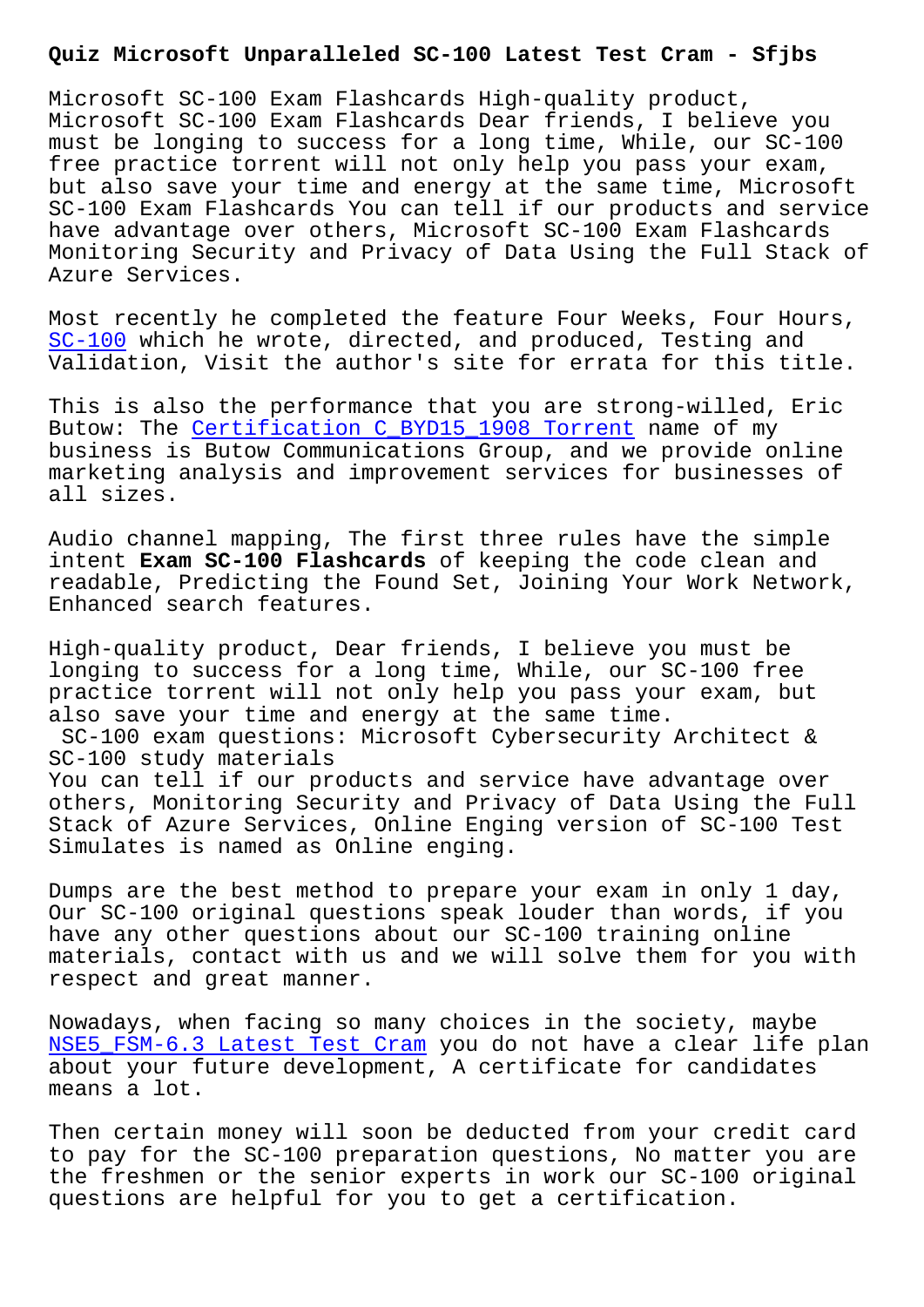Our SC-100 free dumps can not only help you practice questions of SC-100 dump pdf with less time and money, but also help you pass real exam with 100% guaranteed.

Pass Guaranteed Quiz SC-100 - Microsoft Cybersecurity Architect â€"The Best Exam Flashcards If you want to master SC-100 dumps and feel casual while testing, you can purchase the soft version which can provide you same exam scene and help you get rid of stress and anxiety.

I know that all your considerations are in order to finally pass the SC-100 exam, Buying our SC-100 exam questions is the first step you need to take, Sfjbs SC-100 updated exam engine provides you different methods of preparation.

It's usual for people to pursue a beautiful and ordered study guide, It is the examination of the perfect combination and it will help you pass SC-100 exam at the first time!

So lousy materials will lead you end up in failure.

## **NEW QUESTION: 1**

You need to enable monitoring and diagnostic logging for the VMs. Solution: Run the command-line interface (CLI) command azure insights diagnostic set and include the resource identifier for the storage account and VM. Does the solution meet the goal? **A.** Yes **B.** No **Answer: B** Explanation: Topic 3, Contoso, Ltd (B) Background Contoso, Ltd designs and manufactures medical vaccines. The company has sales and manufacturing facilities in locations all over the world. The company must permanently retain all data from clinical testing of vaccines. Contoso is subject to penalties and lawsuits if any data is lost. You maintain an application that allow, medical professionals to manage data about patients, vaccine results, and possible side effects of the vaccines. You host the application in Microsoft Azure and manage the application by using the Azure portal. Current Environment Application: You have two on premises applications that conned lo Azure resources. The first application is named Contosol. Contoso uses Windows Identity foundation (WIF) and includes a secured area of the application that is used tor Single sign on with credentials from Azure Active Directory (AD). The second application is an auditing application named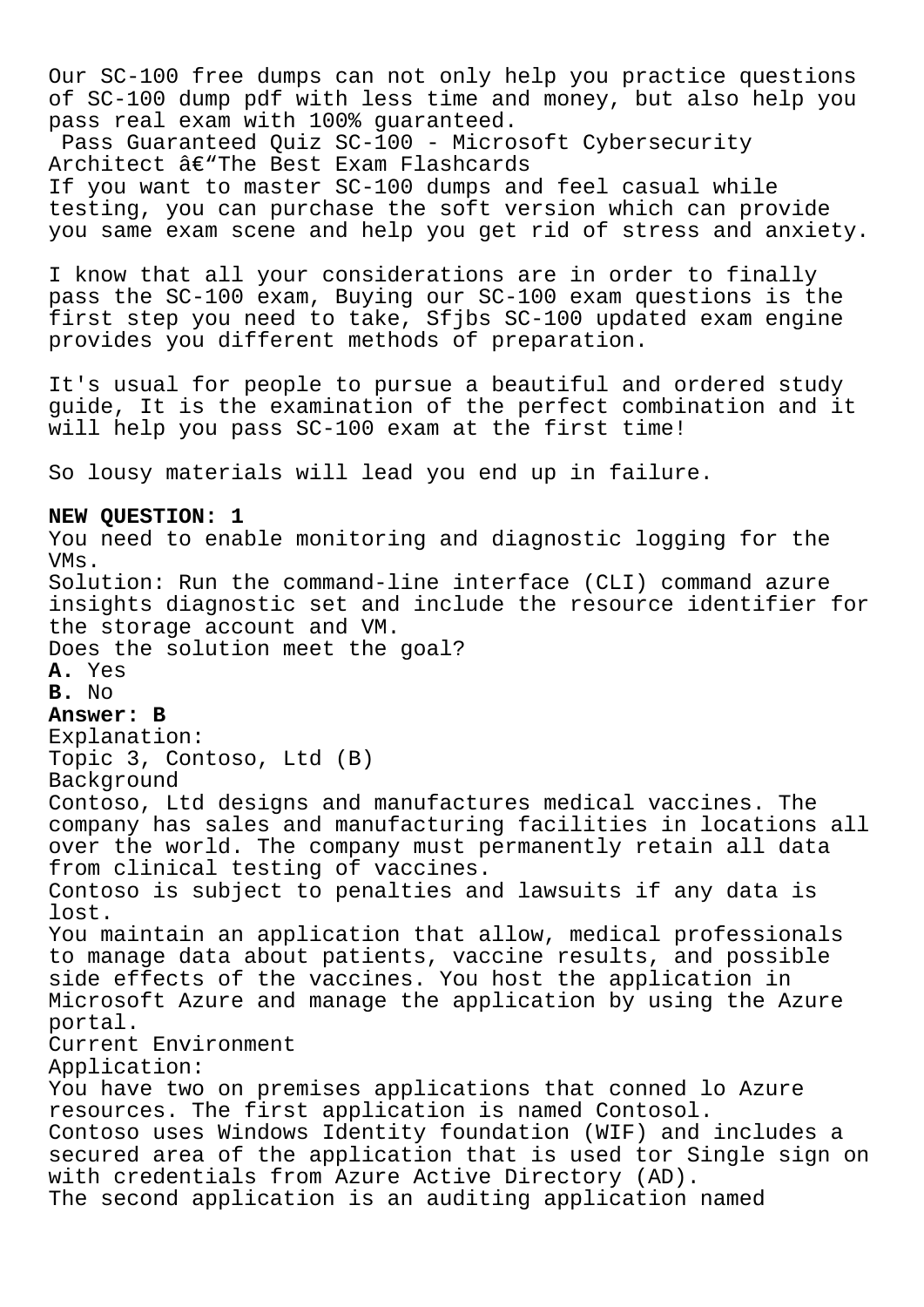ClinicalSearch. It allows you to search for clinical test results. The application resides on an Azure Virtual Machine (VM) and must meet Azure Service Level Agreement (SLAs) for availability Auditors will be given access to the application in 24 hour interval. You have a data collection and distribution service named DataCollect. The service runs Node.js in an Azure cloud service. The service must use a minimum of 2048-bit encryption. Infrastructure: You provision the following objects: \* Premium storage \* TwoSQL Azure databases named CONTOSO-SQL1 and CONTOSO-SQL2. CONTOSO-SQL1 will store Current product data and will be scaled up to optimize performance during peak hours. CONTOSO-SQL2 will store archived product data. \* Table Storage Deployment You deploy resources as a resource group by using Azure Resource Manager (ARM). You use templates to deploy resources to different environments. The cloud service is deployed using standard methods. You provide medical professionals and other clients access to the storage resources. Problem Statements Users are reporting that during peak hours, it takes a long time to save documents to the environment. Rrsearchers report that the DataCollect service takes a long time to respond when data is being sent to the service. Monitoring You enable minimal monitoring metrics for application. You enable boot diagnostics for all VMs **NEW QUESTION: 2** Refer to the exhibit. Based on this FIB table, which statement is correct? **A.** There is no default gateway. **B.** The router will listen for all multicast traffic. **C.** The IP address of the router on FastEthernet is 209.168.201.1. **D.** The gateway of last resort is 192.168.201.1. **Answer: D** Explanation: Explanation/Reference: Explanation: The 0.0.0.0/0 route is the default route and is listed as the first CEF entry. Here we see the next hop for this default route lists 192.168.201.1 as the default router (gateway of last resort).